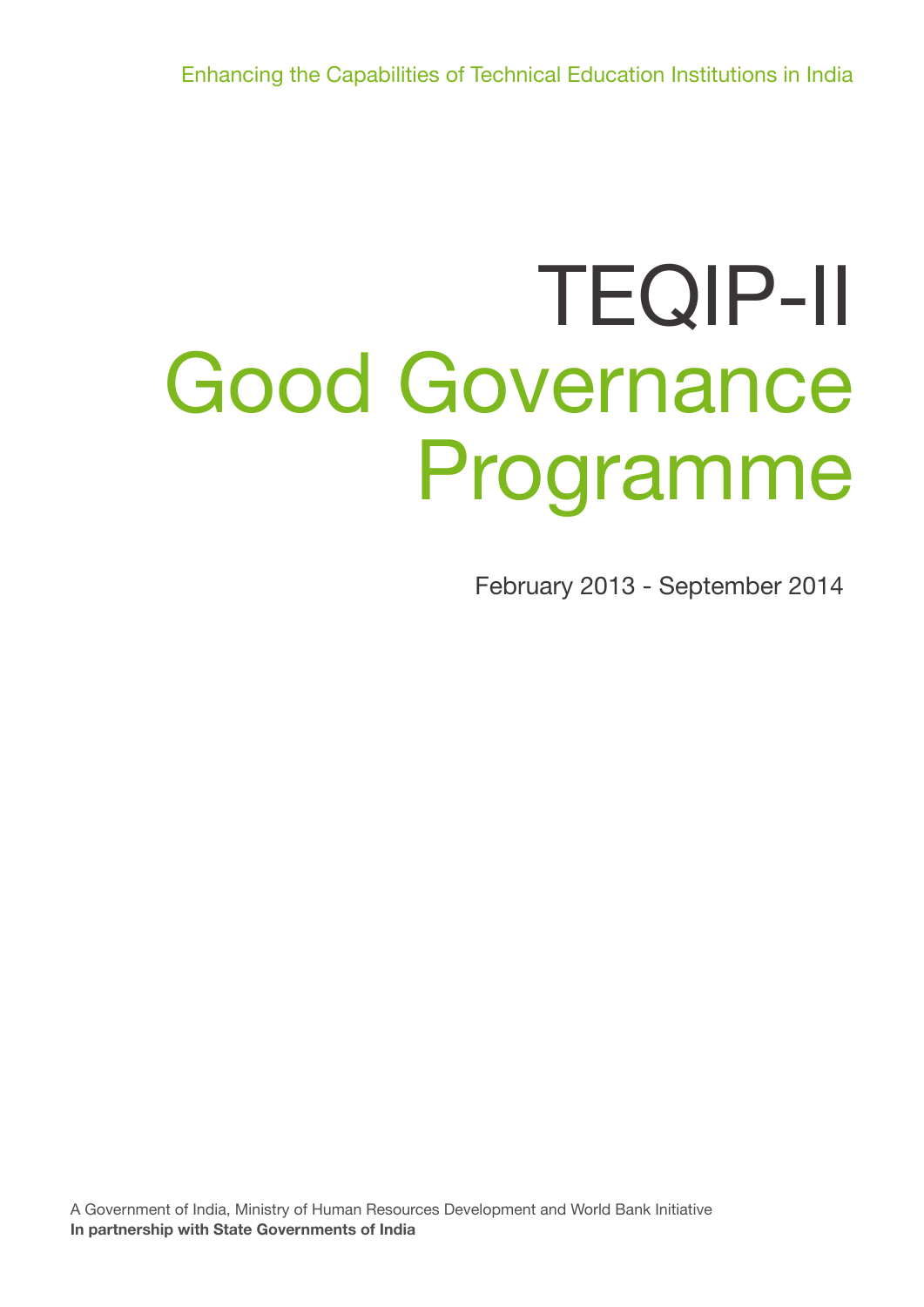# **TEQIP-II** GOOD GOVERNANCE PROGRAMME

*Good governance creates a sound, ethical and sustainable strategy, acceptable to the institution as a whole and to other key stakeholders.*

*Good governance oversees the implementation of such strategy through well-considered processes in an open, transparent and honest manner.*

*Good governance is essential to the grant or assertion of autonomy. Boards of Governors, by embracing good governance approaches, accept, unequivocally, their own collective and individual responsibilities.*

*Good governance facilitates decision-making that is rational, informed, and transparent which leads to organisational efficiency and effectiveness that supports and fosters the development of high quality education and research."*

*World Bank Working Paper 190: Governance of Technical Education in India*

### **Introduction**

The Technical Education Quality Improvement Programme (TEQIP) is in its second phase. The objective of TEQIP-II is to improve the quality of learning, teaching and research outcomes.

Central to achieving that objective is the need to *'Strengthen institutions'*. This is a key TEQIP-II programme development objective aimed at *'Enhancing Institutional and System Management effectiveness'*, and *'Capacity Building to Strengthen Management'.* Achieving effective governance, at all levels, is critical to realising these development objectives and strengthening institutions.

158 institutions have been approved under TEQIP-II, with about another forty expected to be approved. Each institution will be expected to demonstrate how development funds are being used to assist major reforms, build capacity and strengthen management, including the implementation of good governance.

Underpinning the TEQIP-II Good Governance Programme is the development of the TEQIP Good Practice Guide for Governing Bodies which uses the experience of existing Governors as well as drawing on international good practice. The Governance Programme Group (GPG) comprising the NPIU, the World Bank and an Expert Advisory Group has developed the Guide following Learning Forums with States. The Guide will be issued to all TEQIP-II approved institutions. It will also be available electronically.

*Focus is now on the roll out of a wider programme of governance development to support the sector, and for all institutions to implement good governance practice.*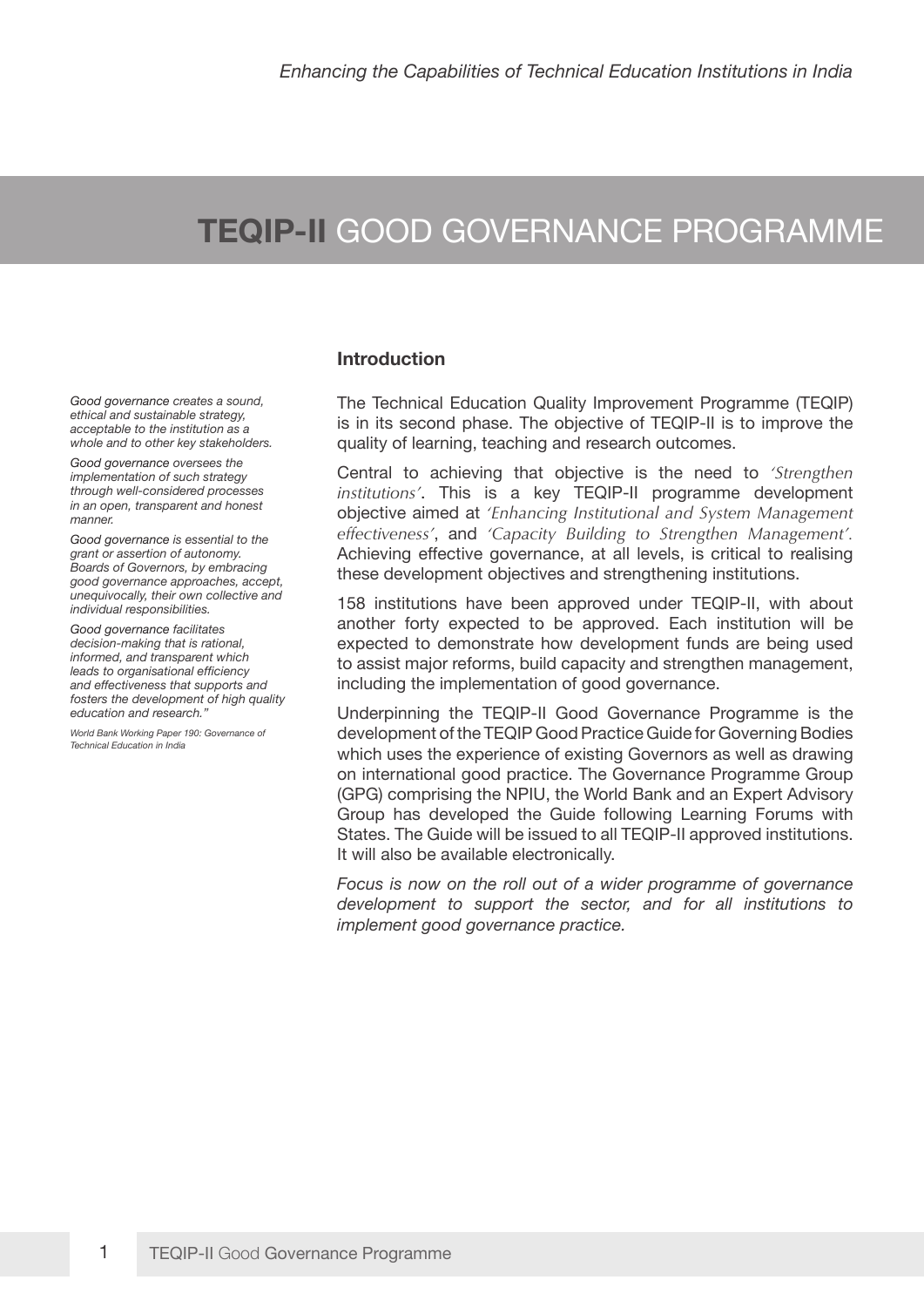## PURPOSE AND PRINCIPLES

**The purpose of the TEQIP-II Good Governance Programme is to enhance the capabilities of technical education institutions in India.** 

The TEQIP-II Good Governance Programme seeks to support and strengthen the capacity of governing bodies to carry out their duties in guiding and overseeing the activities of technical education institutions in India. Developing effective governance will underpin their long-term development.

There is a specific focus on institutions helping one another by willingly sharing their experiences, and engaging in regular selfreview, recognising the importance of identifying and supporting governance development needs, and most importantly implementing good governance.

### **Key principles for implementation of the TEQIP-II Good Governance Programme**

- *• To share information willingly, and more importantly promote the sharing of information and experience*
- *• To support the underlying premise that this is a programme that supports institutions, organisations, State and National Governments to work collaboratively, and that through collaboration the sector as a whole, as well as individual institutions, will benefit*
- *• Given the time remaining before TEQIP-II closes in December 2014 it is very important that everyone strives to meet any agreed deadlines, and to set a high professional standard for the programme*
- *• To develop TEQIP institutions to be ambassadors for good governance and Indian Technical Education.*

*'Public trust in higher education is paramount. Good governance is vital both to gaining, and maintaining, public trust.*

*Good governance ensures that stakeholders, including students, faculty and institutional management, as well as those from the wider society, have full confidence and trust in our institutions – and that all those who have governance responsibilities and accountabilities, both within and outside institutions, carry these out effectively.'* 

*TEQIP Good Practice Guide for Governing Bodies (published December 2012)*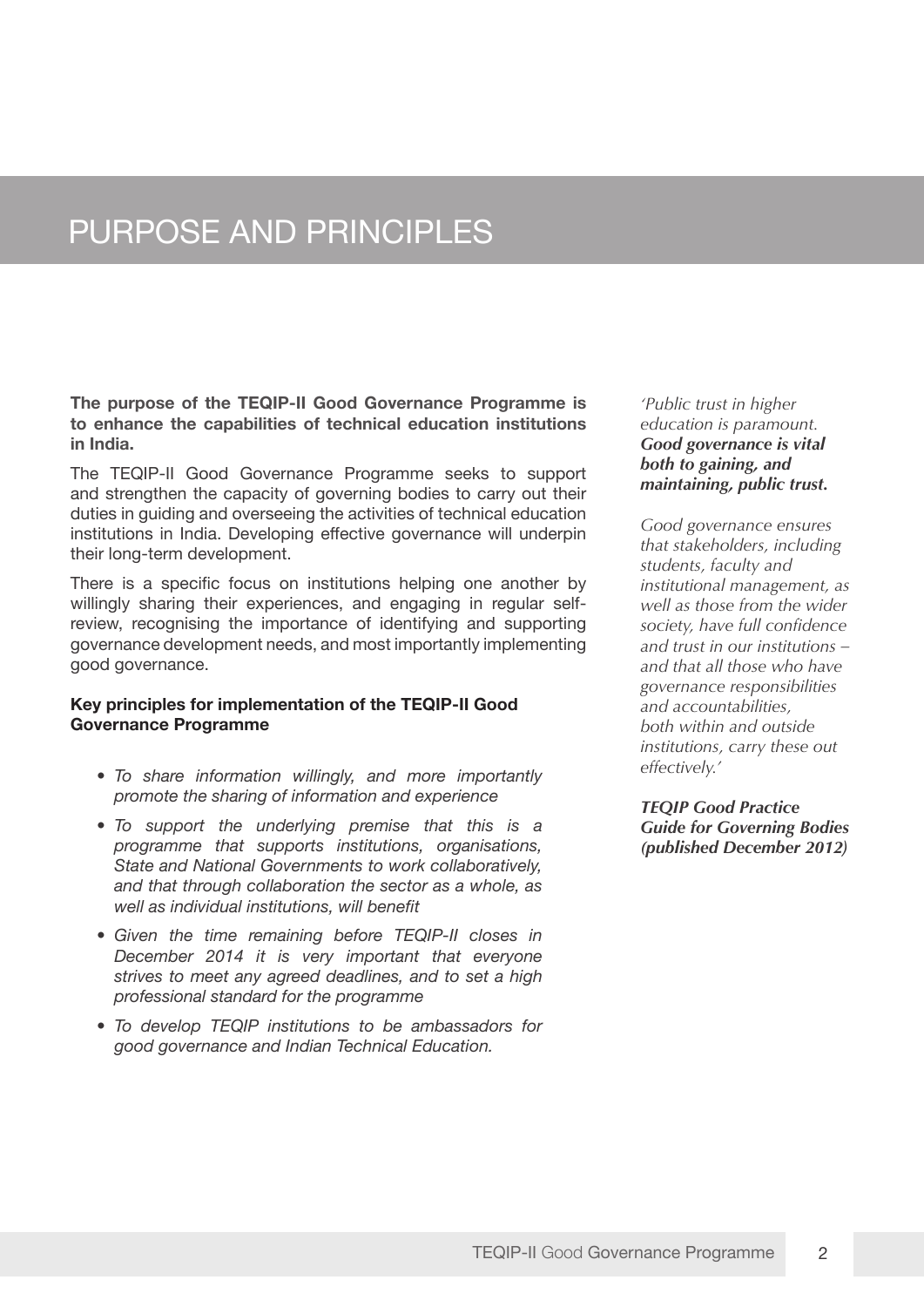### BENEFITS OF GOOD GOVERNANCE

The benefits of good governance are reflected in high achieving institutions that demonstrate:

- Integrity in appointments at all levels, both external and internal
- Strong leadership and management skills in all of the places where they are needed
- Processes in place for monitoring the quality of teaching and learning, and within institutions for improving that quality with appropriate student involvement
- Processes in place to deliver improvements in research quality (assuming that there is significant research activity)
- Lean and competent administration
- Robust and transparent financial systems, especially regarding procurement, and strong internal and external audit
- Effective and transparent mechanisms to determine remuneration at all levels
- Strong human resources processes such as appraisal, development and dealing with poor performance
- Effective student support arrangements
- Student participation in management and governance at all levels
- Contribution to better performance in accreditation
- Focused awareness of institutional outputs, especially increased employability.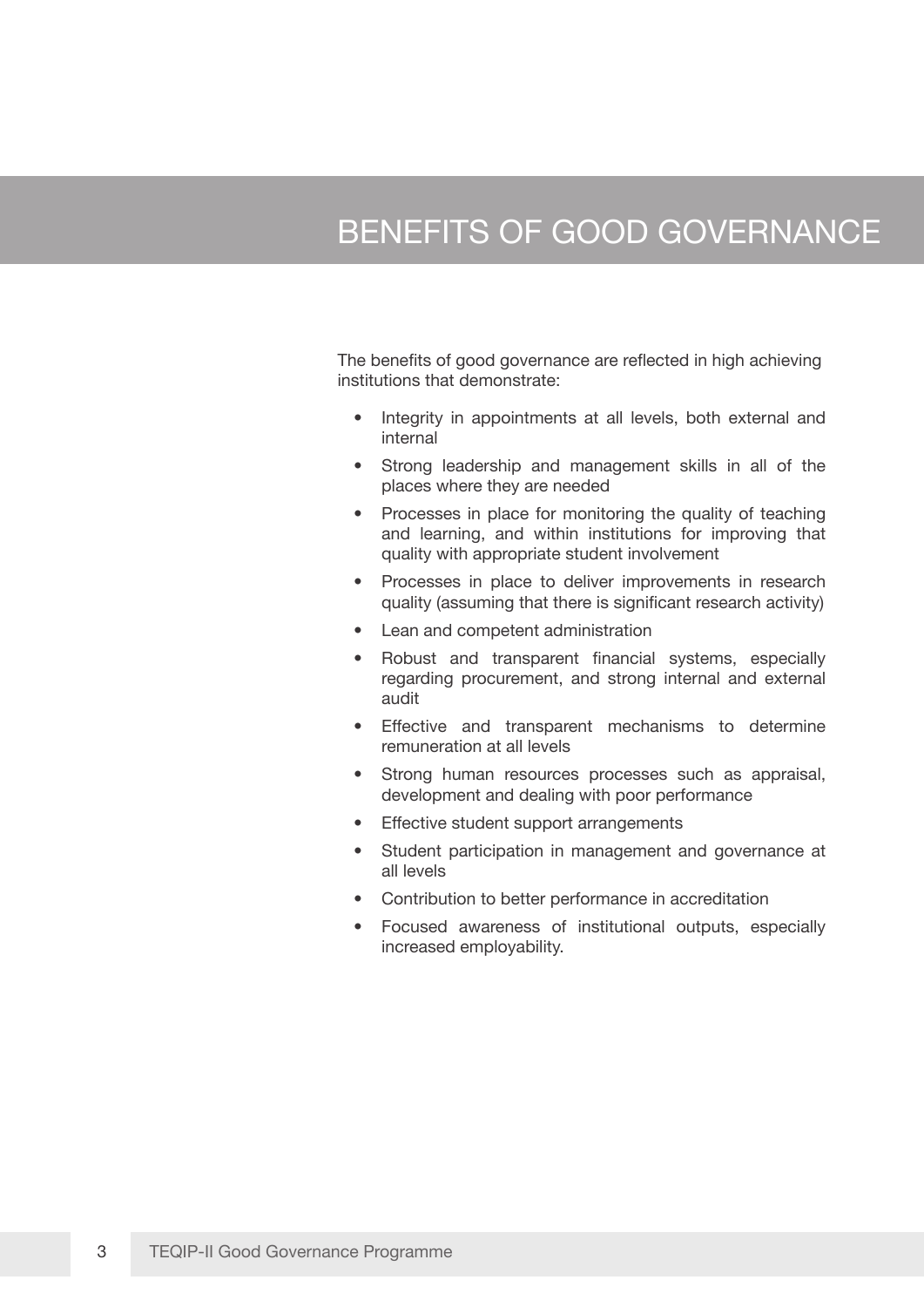## KEY ELEMENTS

The programme will focus on four key good governance development elements as a continuous process:



#### *Implementing good*

*governance practice is the primary outcome of the TEQIP-II Good Governance Programme demonstrated by institutions developing their own governance guidelines based on the principles set out in the TEQIP Good Practice Guide for Governing Bodies*

*Self-review is a key activity and output of the TEQIP-II Good Governance Programme through which institutions will examine their current governance practice*

#### *Sharing experience will underpin and support the TEQIP-II Good Governance Programme through good governance learning forums, and sharing of institutional case studies to identify good practice, common gaps, barriers and issues*

#### *Supporting governance development needs of individual governors, governing bodies, institutions and States is a key activity of this and other national and regional initiatives. An output of the TEQIP-II Good Governance Programme is to see how governance*

*development is built into institutional development*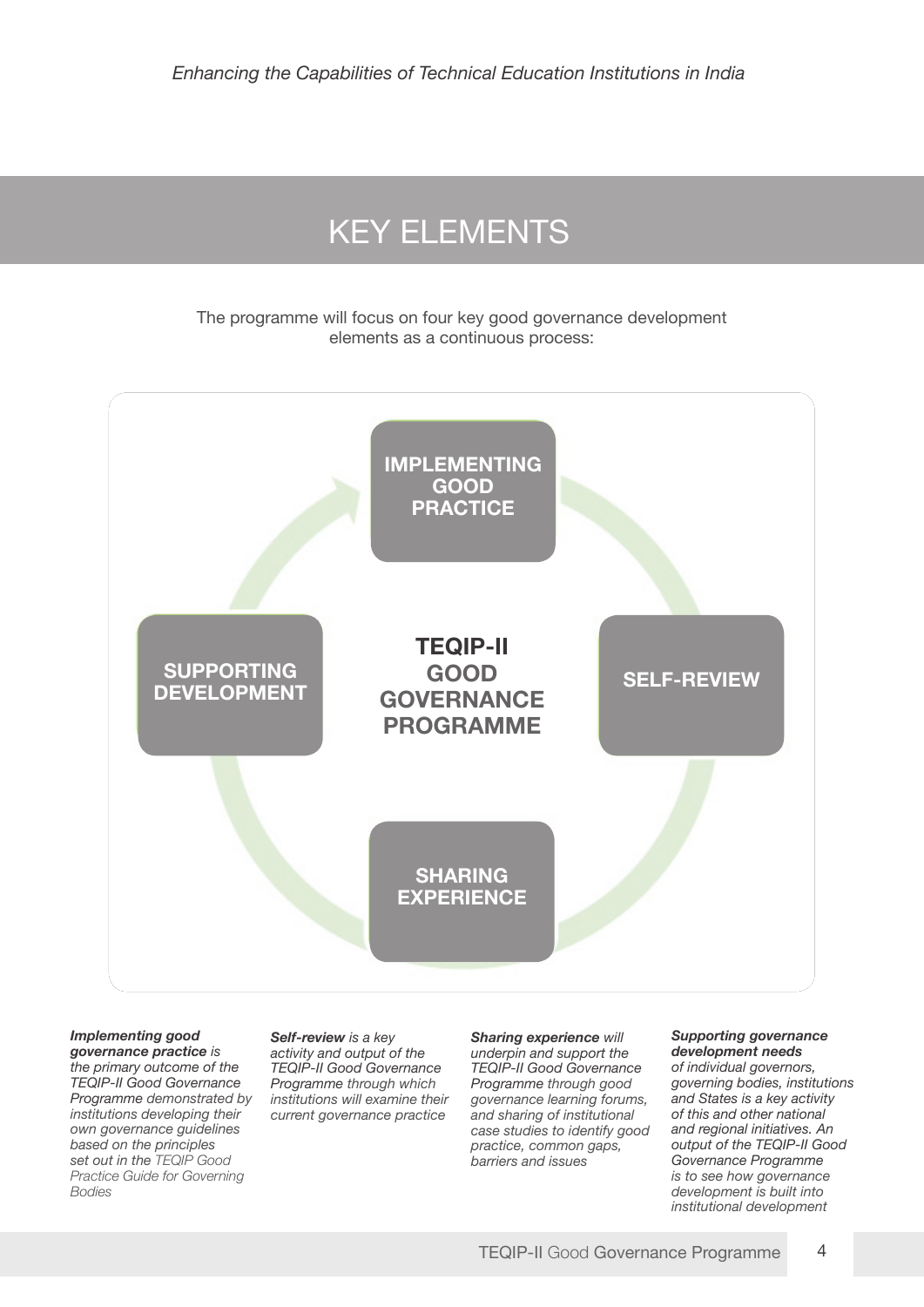# KEY ELEMENTS (continued)

**Financial resources for improvement of governance activities are available to TEQIP-II institutions as part of the Institutional Management Capacity Enhancement fund.**

#### *Implementing Good Governance*

The TEQIP-II Good Governance Programme encourages all institutions to develop, and make publicly available, clear institutional governance guidelines setting out how good governance is practiced. TEQIP has developed a generic Good Practice Guide for Governing Bodies identifying five key categories of principles and practice specifically to support institutional good governance practice. By the end of TEQIP-II (September 2014) there is an expectation that all TEQIP-II approved institutions would have developed their own guidelines so that stakeholders, including students and faculty, have a clear understanding of how good governance supports institutional performance and development.

As such, the production and adoption of *Institutional Governance Good Practice Guidelines,* drawing on the generic TEQIP Good Practice Guide for Governing Bodies to support the strengthening of their institutions, is the primary outcome of the TEQIP-II Good Governance Programme.

#### *Self-Review*

The TEQIP-II Good Governance Programme will promote and encourage all institutions to carry out their own assessment of current governance practice led by the Governing Body. To assist institutions a simple Institutional Governance Review Template has been developed drawing on the TEQIP Good Practice Guide for Governing Bodies (see Annex 4 of the Good Practice Guide for Governing Bodies).

Under the Good Governance Programme the timing of such a selfreview of governance practice is suggested as preliminary activity to inform the development of institutional governance guidelines. The TEQIP-II Learning Forums on Good Governance will use the institutional self-review process to inform discussion of good governance practice and development. Additionally, institutions will be asked identify initial priorities for development arising out of the self-review to support the areas they have identified for improvement of governance practice. A copy of each institution's initial governance self-review will be shared with the GPG along with their initial priorities for development to inform sharing of experiences.

*NOTE:* 

*The GPG will not evaluate these initial self-reviews, but will use this information to identify common areas of good practice, gaps and barriers. A selection of TEQIP Facilitators, Mentors and SPFU TEQIP Coordinators will be available to support institutions, if needed, underpinning the importance of this activity as a TEQIP-II Good Governance Programme development tool and activity.*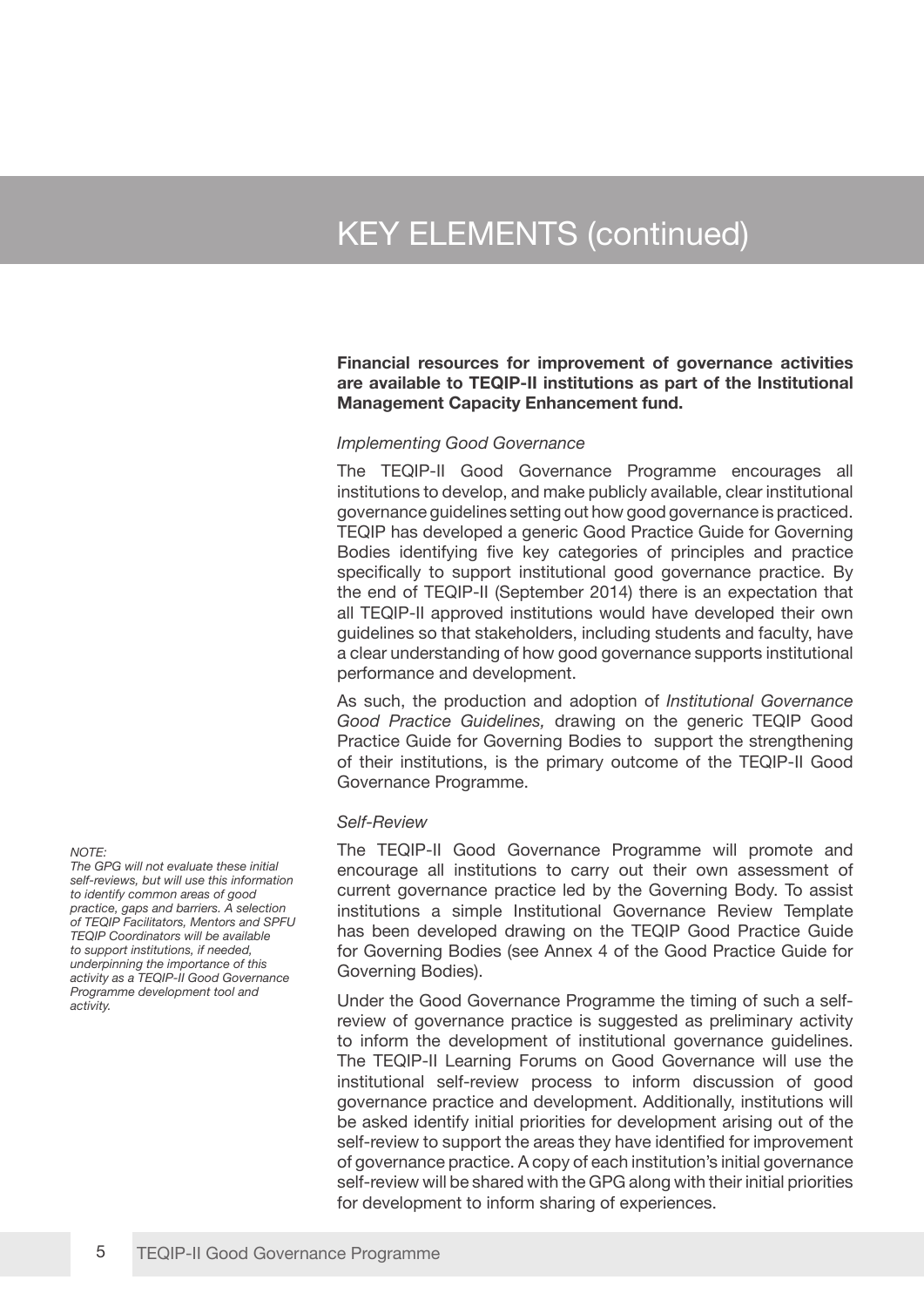### *Sharing Experience*

The TEQIP-II Good Governance Programme will actively promote the sharing of experience by organising Good Governance learning forums so that invited institutional representatives can share their experience and discuss with members of the Governance Programme Group, Facilitators, TEQIP Mentors, and SPFU TEQIP Coordinators, specific aspects of good practice (gathered nationally and internationally) as well as common gaps, barriers and issues. They will be asked to draw from the process of governance selfreview aspects of good practice and key areas that they believe will need to be developed to strengthen their governance practice.

*Institutions are encouraged to help one another* and an initial group of institutions have volunteered to begin the TEQIP-II Good Governance Programme first (Group 1). Their experience will be shared with the remaining TEQIP institutions through TEQIP-II Good Governance Forums that will be held at regional locations around the country.

Another important aspect of sharing experience will be the establishment of a purpose-designed TEQIP Good Governance website and the Governance 'Tool Kit' which will provide practical examples found in TEQIP and other institutions to augment the Good Practice Guide for Governing Bodies.

### *Supporting Development*

Institutions will develop institutional governance development plans using the accumulated experience gained from their self-review of current governance practice.

The governance development plan should set out supporting governance development needs on **three levels** (individual, institutional and State/systems level) prioritised following the selfreview. The plan should, therefore, include institutional initiatives as well as participation in external initiatives that support individual members of governing bodies, institutional governance development needs, and a discussion of State level support for encouraging good governance and finding positive ways of removing barriers that impede institutional progress.

*'A good governance system ensures that educational institutions have independent and fully empowered governing bodies with representation from key constituents such as independent members representing industry, the community, faculty and students, whose sole purpose is to support the mission and objectives of individual institutions.'*

*TEQIP Good Practice Guide for Governing Bodies*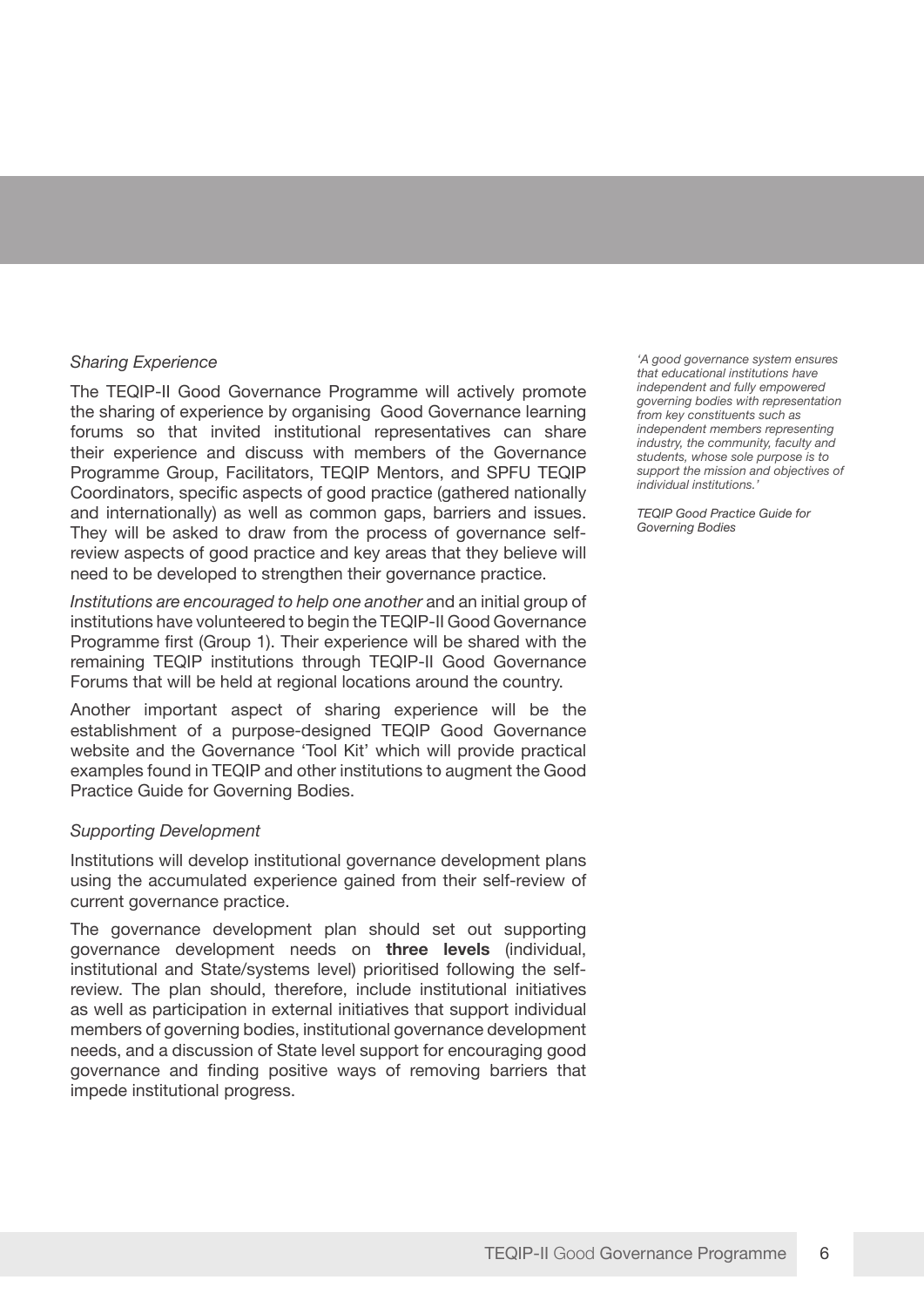# EXPECTED SUCCESS CRITERIA AND KEY MILESTONES

#### **Summary of expected success criteria and key milestones**

By the end of TEQIP-II all TEQIP-II institutions will have participated in the TEQIP Good Governance Programme and the following will be achieved by TEQIP-II approved institutions:

- 158 TEQIP-II approved institutions will have carried out a Governance Self-Review (**by 1 October 2013**)
- From the evidence gathered in the Governance Self-Reviews, all TEQIP-II approved institutions will have formulated a Governance Development Plan focusing on prioritised development needs at three levels – individual, institutional and systems (i.e. State) level governance support and activities undertaken (**by 1 October 2013**)
- Experience will be shared through the community of TEQIP institutions - through mentoring and facilitated TEQIP-II Good Governance Forums and the Website (**by December 2014**)
- Reports on the lessons shared and progress made will follow each of the TEQIP-II Good Governance Forums.
- By the end of the programme (**December 2014**) 158 TEQIP institutions should have produced, and adopted, their own institutional good governance guidelines taking account of the generic core principles and practice identified in the TEQIP Good Practice Guide for Governing Bodies.

**NB: TEQIP AUDITORS WILL REPORT, INDEPENDENTLY OF THE GOVERNANCE PROGRAMME, ON GOVERNANCE PRACTICE FOUND DURING THEIR REGULAR INSTITUTIONAL VISITS. THESE REPORTS WILL BE SHARED WITH THE GOVERNANCE PROGRAMME GROUP.**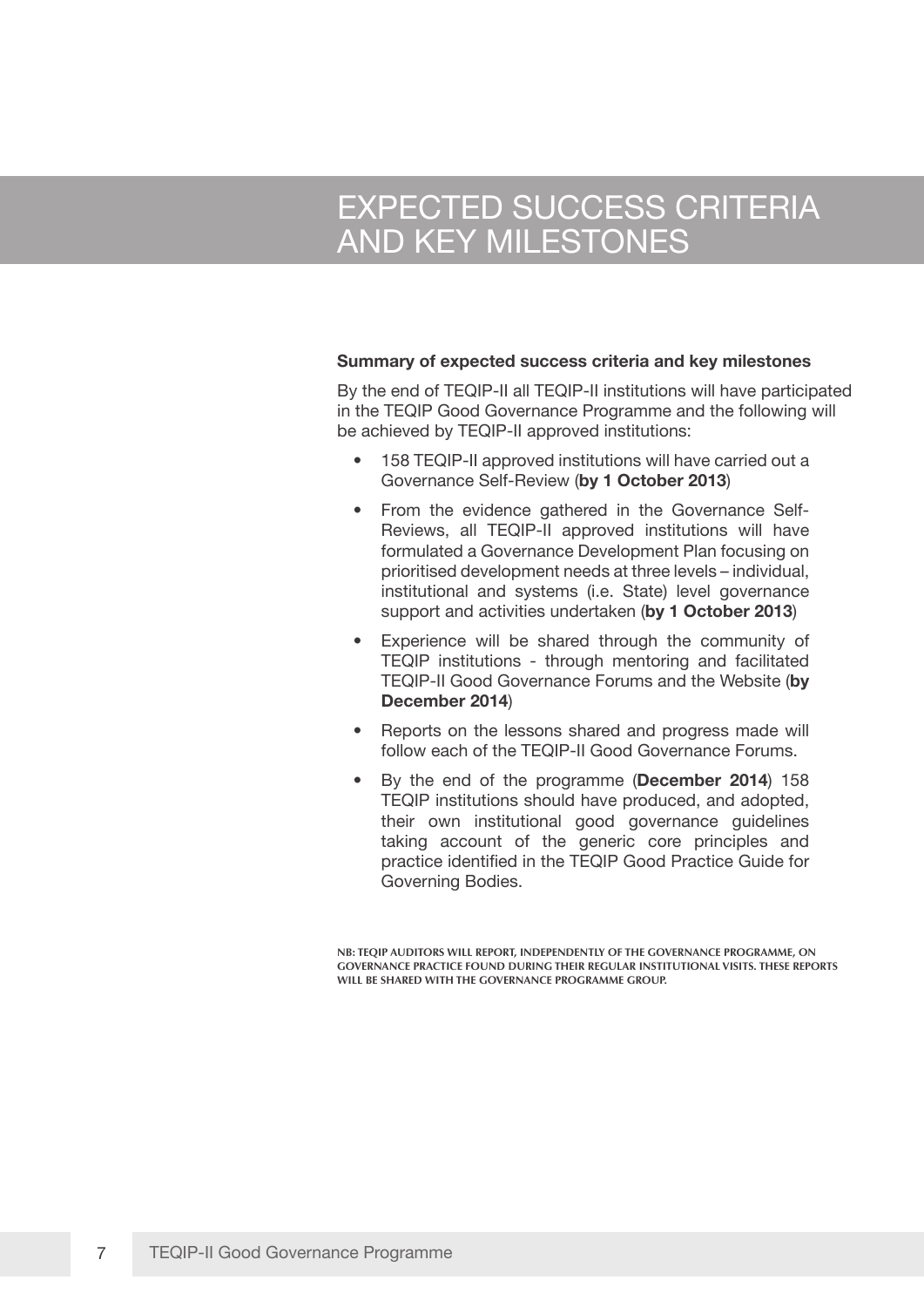### CONTRIBUTORS' ROLES AND RESPONSIBILITIES

### **Governance Programme Group**

The National Project Implementation Unit (NPIU), the World Bank (WB) and the Expert Advisory Group (EAG) together represent the Governance Programme Group (GPG) responsible for the TEQIP-II Good Governance Programme. The GPG oversees the TEQIP-II Good Governance Programme providing support and technical advice to the Ministry of Human Resource Development (MRHD):

- To provide strategic leadership and direction
- To bring experts and expert advice to events, and where possible find synergy with other national initiatives
- To provide strategic briefing materials
- To evaluate inputs, processes, outputs and outcomes/benefits
- To organise events in partnership with institutions, State Governments and SPFUs (NPIU)
- To liaise with State and National governments and SPFUs as appropriate regarding the management, delivery and funding for the TEQIP-II Good Governance Programme (NPIU)
- To oversee the content and delivery of a high quality website and governance 'tool kit' that will be a model of good practice under the auspices of the TEQIP-II Good Governance Programme and ensure that it is properly developed, managed and maintained.

### **Institutions**

All institutions will be expected:

- To undertake a self-review of their current governance practice, openly, honestly and critically
- To use the self-review to prioritise governance development needs at the individual level, the institutional level (and where appropriate) at the systems level
- To act on their identified priorities for governance development as set out in their plan
- To contribute to TEQIP-II Learning Forums on Good Governance
- To set out a timetable for action that will lead to the publication of their institutional governance guidelines drawing on the generic TEQIP Good Practice Guide for Governing Bodies
- To carry out self-reviews of their institutional governance practice at regular intervals
- To contribute their own and other institutions' learning to realise the high quality governance practice expected from the community of TEQIP-II institutions.

TEQIP Mentors, SPFU-TCs and the GPG will support institutions. We expect a group of institutions also to contribute to the support of other institutions. Their experience will be important to share with others, especially regional partners in future governance development and related activities.

It is expected that by the end of the programme (December 2014) TEQIP institutions will lead the sector in promoting and supporting good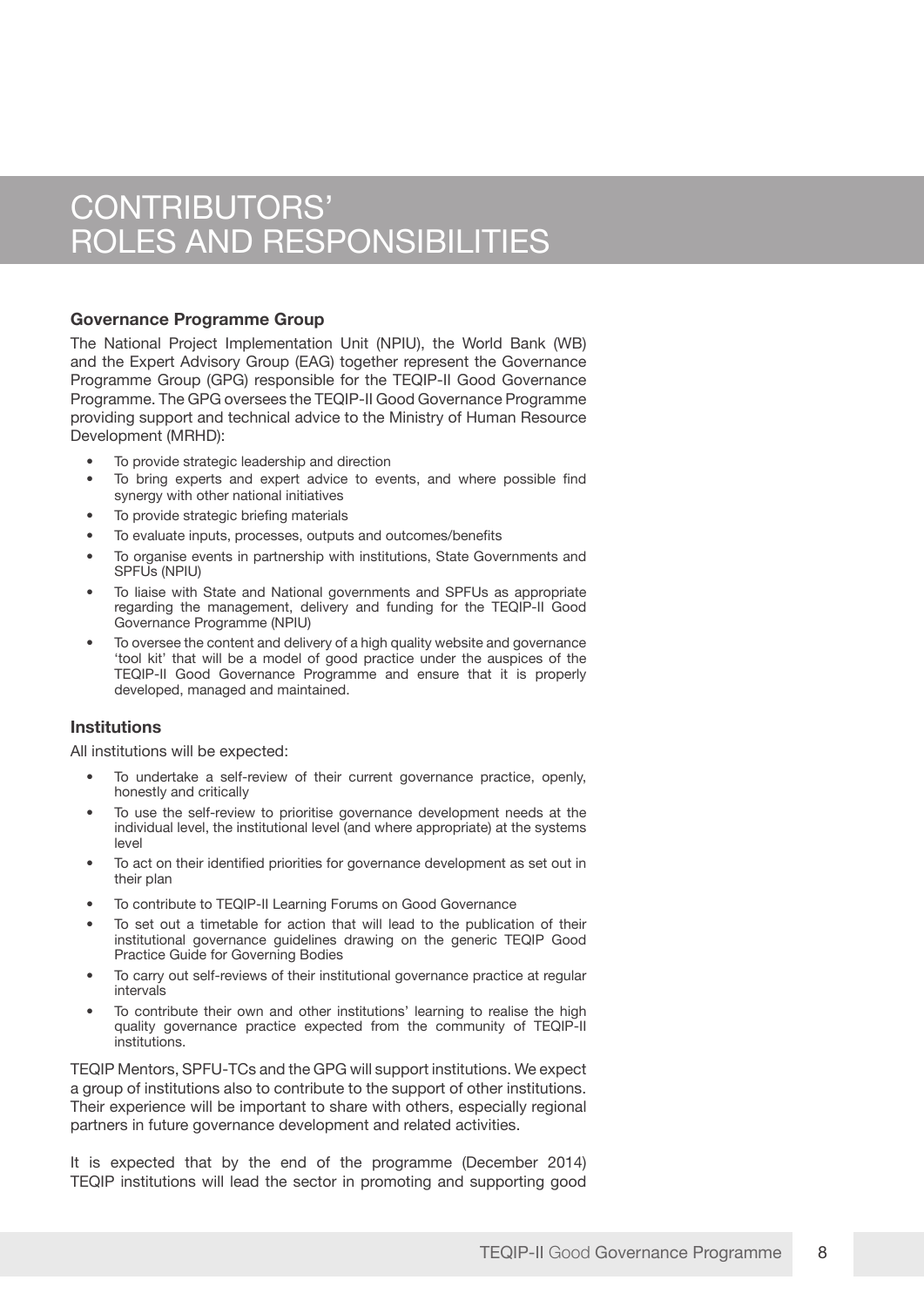## CONTRIBUTORS' ROLES AND RESPONSIBILITIES

governance and good governance development.

#### **State Governments/SPFUs**

State Governments are asked to be responsible for encouraging institutions to participate in the TEQIP-II Good Governance Programme, specifically:

- To provide strategic leadership and direction regarding the promotion of good governance at the State level
- To engage with the TEQIP-II Good Governance Programme by actively participating in the promotion of good practice by institutions, State officials and other contributors
- To work in partnership with institutions and those supporting the governance programme in the organisation of regional events
- To liaise with NPIU as appropriate regarding the management, delivery and funding for the TEQIP-II Good Governance Programme activities.

**SPFU TEQIP Coordinators (SPFU-TCs)** will be responsible for overseeing the local delivery and engagement with programme activities, specifically:

- To liaise with NPIU regarding programme activities and the logistical and other support needed at the local level
- To organise TEQIP-II Regional Good Governance Forums as needed
- To attend and contribute to TEQIP-II Governance events, including briefing sessions about the TEQIP-II Good Governance Programme and to ensure consistency of governance support using the TEQIP Good Practice Guide for Governing Bodies
- To familiarise themselves with the contents of the Guide and with any subsequent 'tools' and reports that come from the GPG
- To liaise with, and provide support to, institutions and State Governments regarding the TEQIP-II Good Governance Programme.

### **TEQIP Mentors**

TEQIP Mentors will use their role, as experienced and trusted advisors to institutions, to provide support to institutions in relation to the TEQIP-II Good Governance Programme in the following ways:

- To familiarise themselves with the TEQIP-II Good Governance Programme and ensure consistency of governance support using the TEQIP Good Practice Guide for Governing Bodies, and to familiarise themselves with the contents of the Guide and with any subsequent 'tools' and reports that come from the GPG
- To attend TEQIP-II Good Governance National and Regional Forums and contribute to their delivery as required
- To provide support and advice to institutions when they are completing their governance self-reviews, as required
- To provide support and advice to institutions when they use their governance self-reviews to identify development needs, as required
- To analyse institutional self-reviews, development plans and comment on these to assist institutional development (and with the GPG to assist sharing of experience, as required)
- To review and comment on institutional governance guides in outline and in practice to assist institutional development (and with the GPG to assist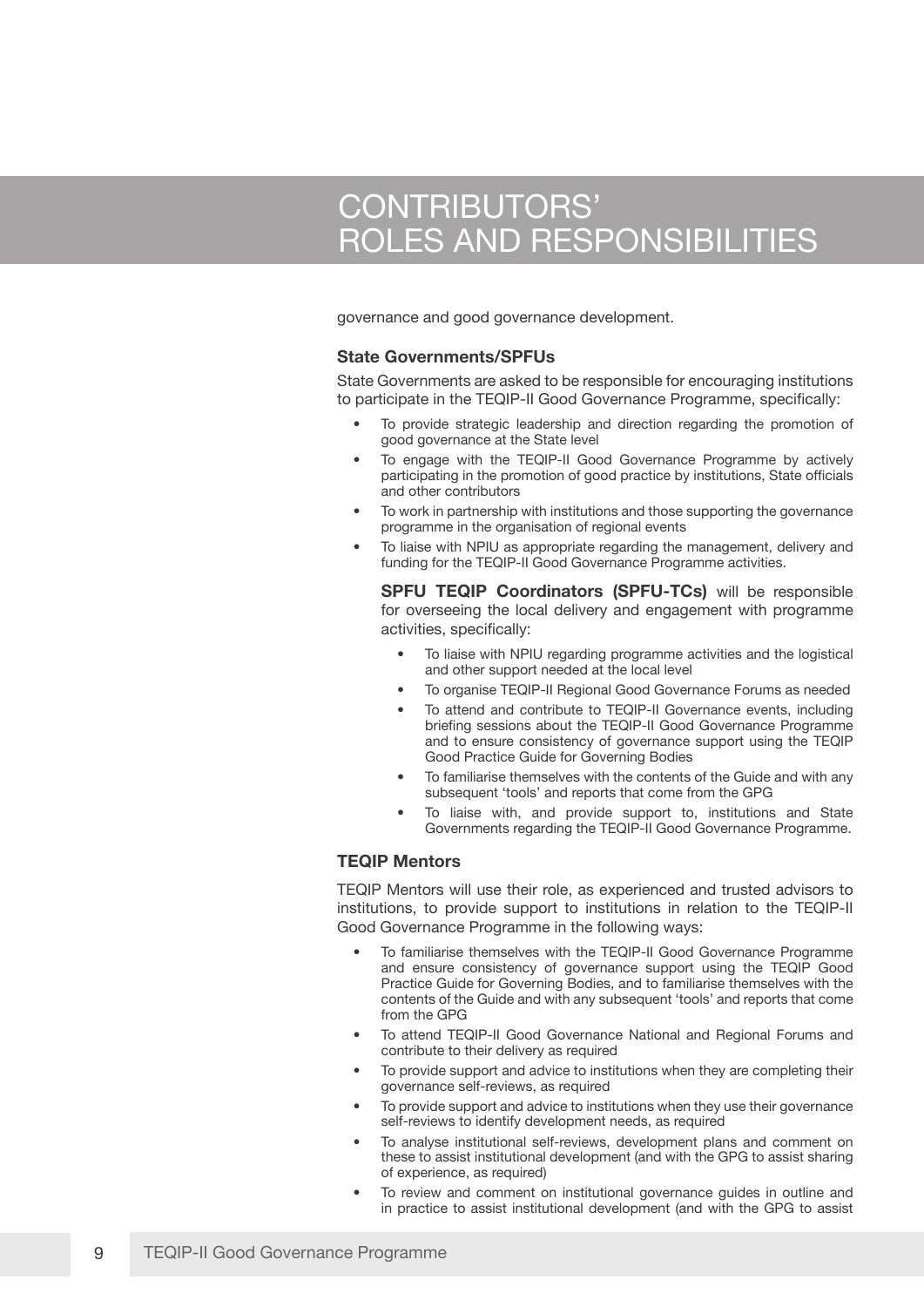sharing of experience, as required)

#### **TEQIP Mentors Auditor Responsibilities**

TEQIP Mentors in their auditor capacity are charged with the responsibility of evaluating the quality of TEQIP-II institutions. Specifically, in relation to governance:

- To participate in audit visits and carry out an assessment of governance practice at TEQIP institutions and report on progress in relation to the governance objectives identified for the TEQIP project.
- To familiarise themselves with the TEQIP Good Practice Guide for Governing Bodies and with any subsequent 'Good Practice 'Tools' and reports that come from the GPG
- To report independently to GPG on governance practice as and when required, in a consistent manner, in order for the TEQIP-II Governance Programme Group to note the progress made in the implementation of good governance.
- To ensure integrity, professionalism, accountability, openness and independent evaluation of governance and report as they find.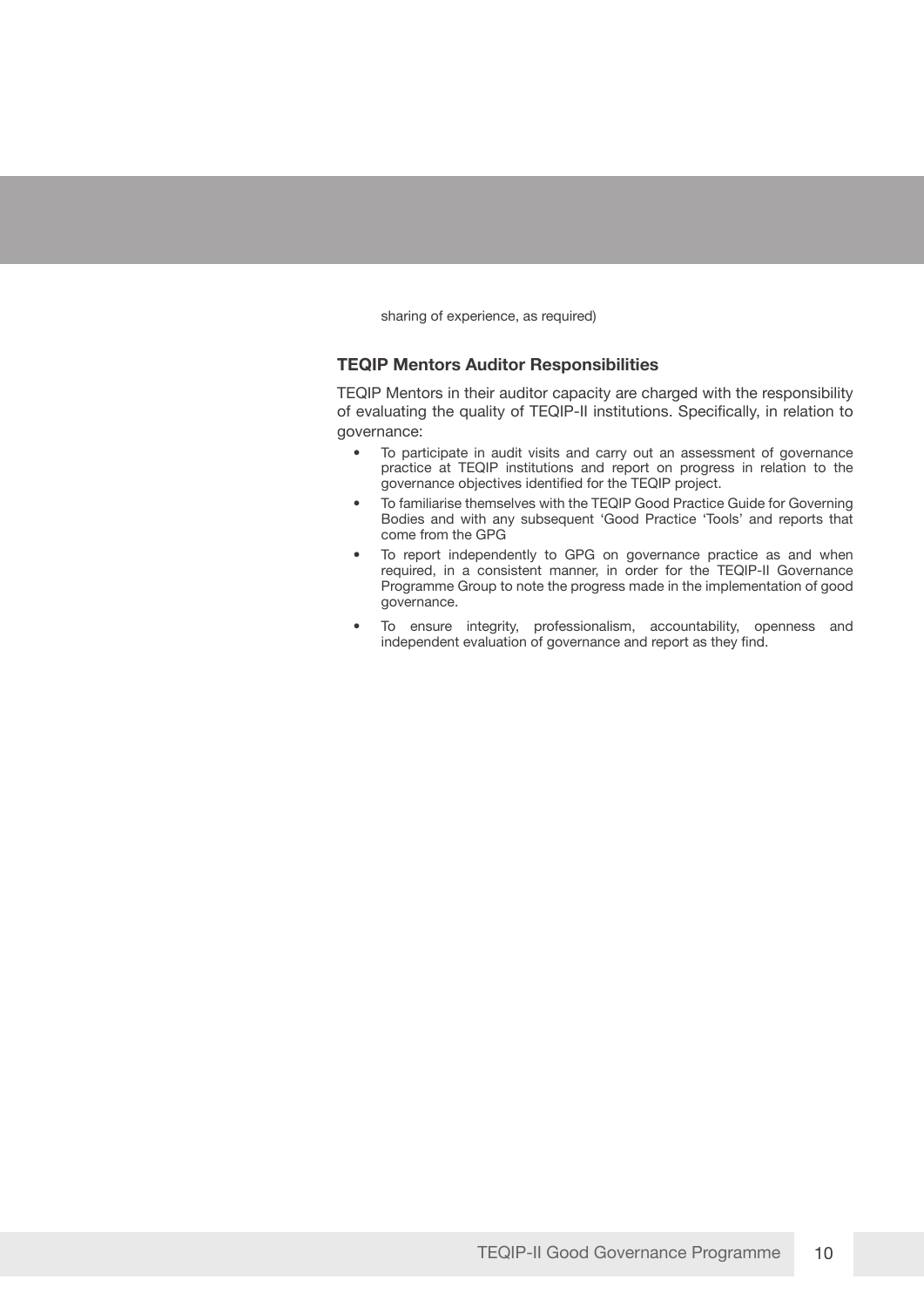**ANNEX 1**

### **Key Priorities for Governance Development**

Using the information derived from the self-review, each institution shall consider which key areas of governance practice are most in need of development, and how such developments will strengthen their institution.

Governance development needs may be considered on three different levels: **Individual**, **Institutional**, and **State:**

**Individual:** the development needs of individual members of governing bodies, and institutional faculty and administrative staff with responsibilities for governance shall be developed

**Institutional:** the development needs at the institution level shall be developed to promote and install good governance practices throughout the institution

**State:** the development needs where institutions in a State share common needs for systemic change or support from the State Government, and/or where the State Governments needs to promote State-wide sector development in establishing better governance practice to sustain and maintain good governance standards in order to deliver high quality education and research across the State.

Institutions will be asked to develop full development plans using their self-reviews and take action. The objective is to encourage institutions not only to identify on-going development needs – and regularly update these, but also to use the information and accumulated experience in the preparation and practice of their Institutional Governance Guidelines - the primary outcome of the TEQIP-II Good Governance Programme. Governance development plans should include all development activities undertaken under TEQIP or other national and regional initiatives.

**A Development Priorities Template (opposite) is a useful tool for institutions to identify their top priorities for governance development.**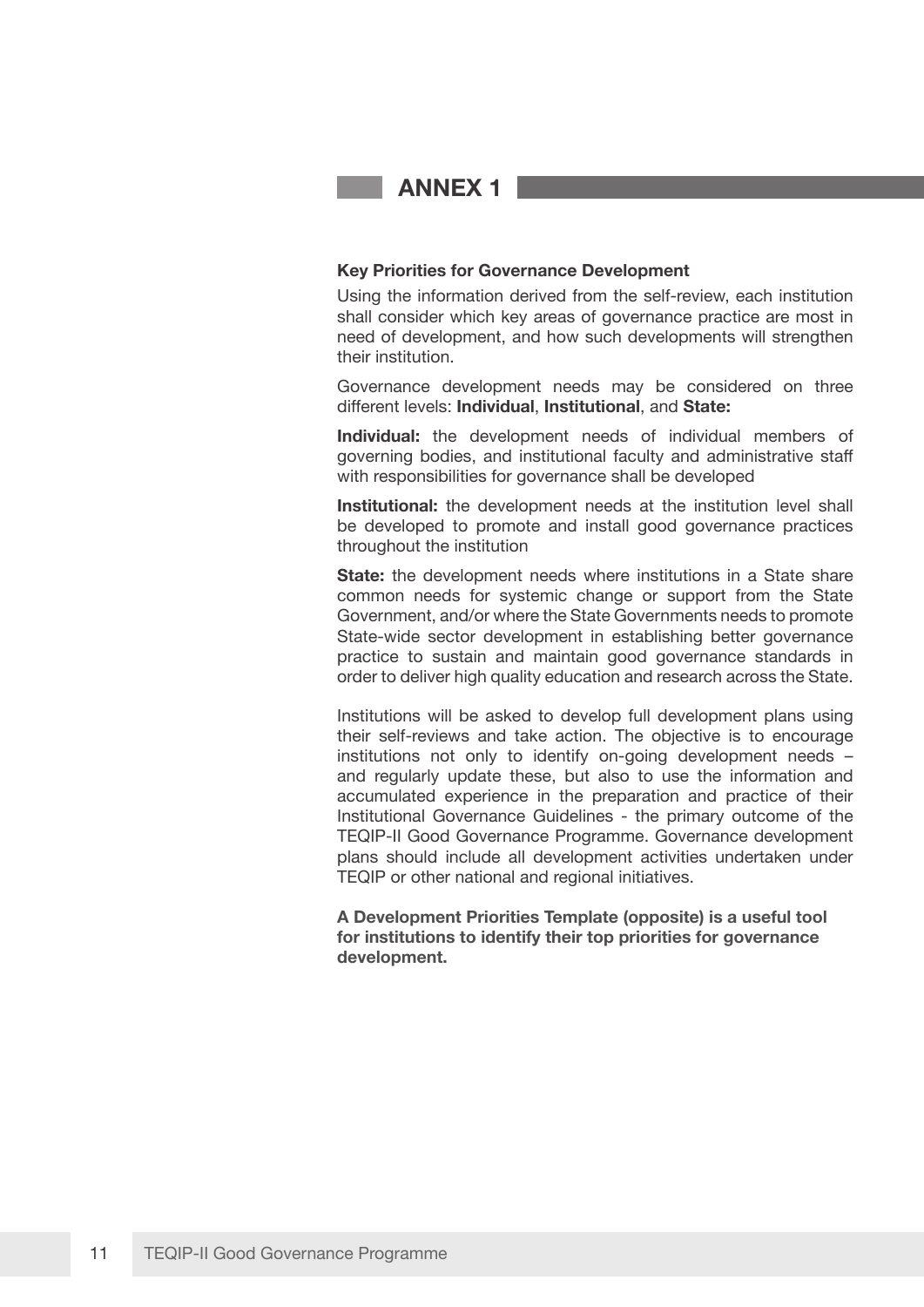### Development Priorities **Template**

| <b>GOVERNANCE PRACTICE</b>         |                                                                    | <b>INDIVIDUAL</b> | <b>INSTITUTION</b> | <b>STATE</b>   |
|------------------------------------|--------------------------------------------------------------------|-------------------|--------------------|----------------|
| $\boldsymbol{\mathsf{A}}$          | <b>PRIMARY</b><br><b>ACCOUNTABILITIES</b>                          | $\mathbf{1}$      | $\mathbf{1}$       | $\mathbf{1}$   |
|                                    |                                                                    | $\overline{c}$    | $\overline{c}$     | $\sqrt{2}$     |
| $\mathbf B$                        | <b>OPENNESS AND</b><br><b>TRANSPARENCY IN</b><br>THE OPERATION OF  | $\mathbf{1}$      | $\mathbf{1}$       | $\mathbf{1}$   |
|                                    | THE GOVERNING<br><b>BODY</b>                                       | $\sqrt{2}$        | $\sqrt{2}$         | $\sqrt{2}$     |
| $\mathbf{C}$                       | <b>KEY ATTRIBUTES OF</b><br><b>GOVERNING BODIES</b>                | $\overline{1}$    | $\mathbf{1}$       | $\mathbf{1}$   |
|                                    |                                                                    | $\overline{c}$    | $\overline{c}$     | $\overline{c}$ |
| E.                                 | <b>EFFECTIVENESS</b><br><b>AND PERFORMANCE</b><br>OF THE GOVERNING | $\mathbf{1}$      | $\mathbf{1}$       | $\mathbf{1}$   |
|                                    | <b>BODY</b>                                                        | $\sqrt{2}$        | $\sqrt{2}$         | $\sqrt{2}$     |
| F                                  | <b>REGULATORY</b><br><b>REQUIREMENTS</b>                           | $\mathbf{1}$      | $\mathbf{1}$       | $\mathbf{1}$   |
|                                    |                                                                    | $\overline{c}$    | $\overline{2}$     | $\overline{c}$ |
| Other Development<br><b>Needs:</b> |                                                                    | $\mathbf{1}$      | $\mathbf{1}$       | $\mathbf{1}$   |
|                                    |                                                                    | $\overline{c}$    | $\overline{c}$     | $\sqrt{2}$     |

**DATE COMPLETED** 

**BY INAME AND POSITION** 

**CHAIR OF THE GOVERNING BODY** (Print name) -

**NAME OF INSTITUTION**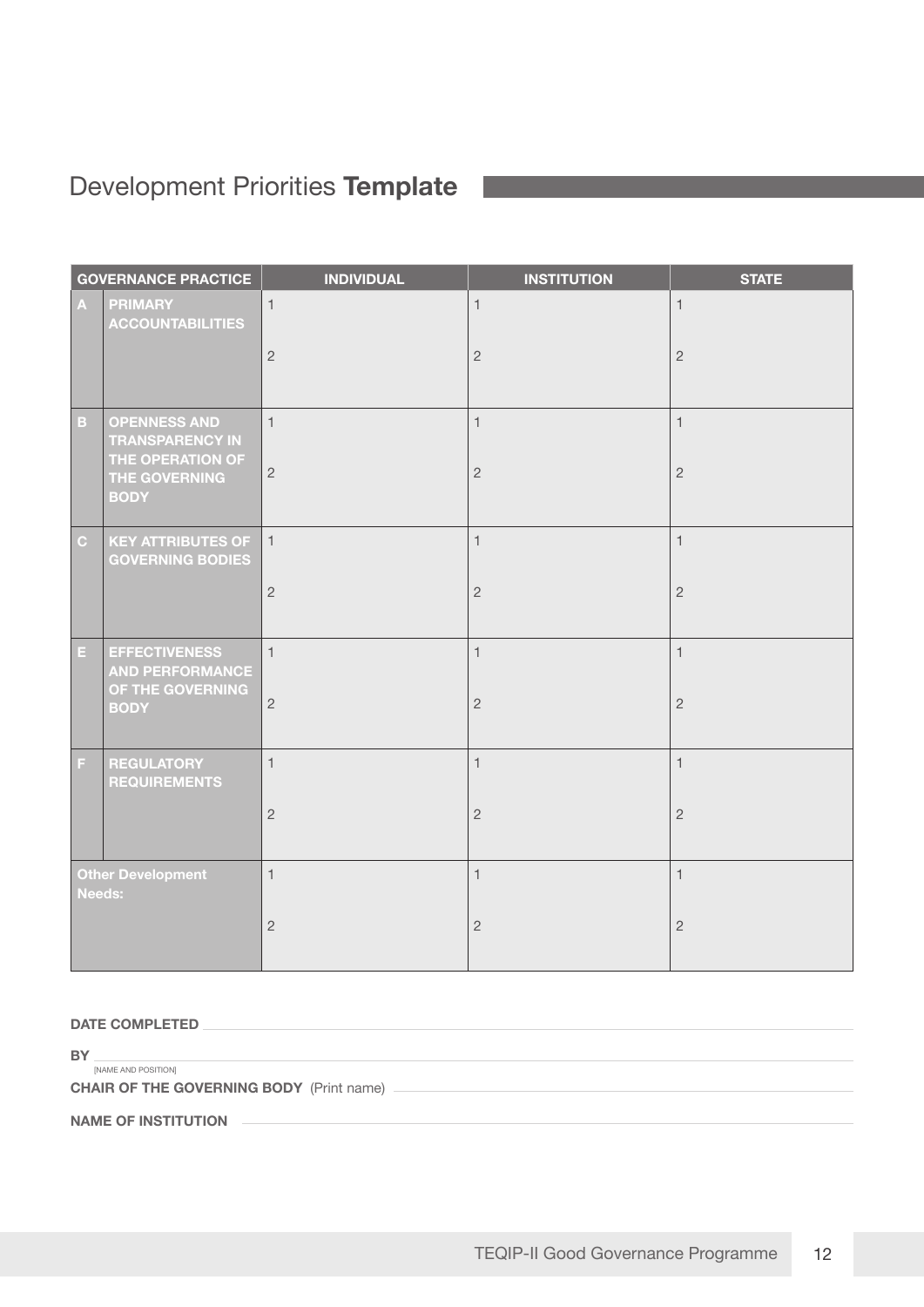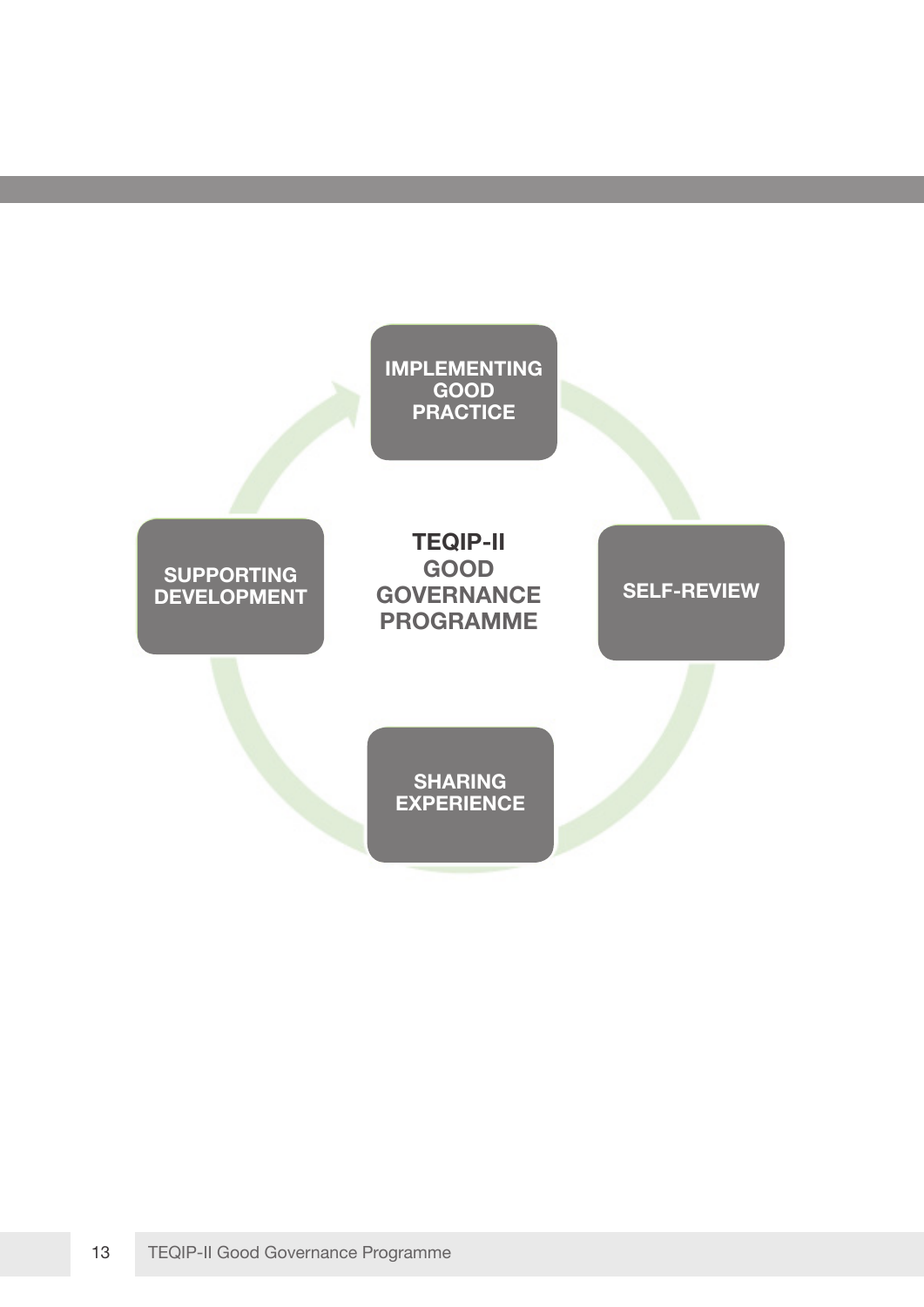#### **For further information please contact:**

National Project Implementation Unit (NPIU) Ed. CIL House, 4th Floor Plot No. 18-A, Sector 16-A NOIDA – 201 301, Uttar Pradesh (Tel) +91-120-2513921,36,46,55 (Fax) +91-120-2513926,2512485 (Mail) npiuwb@hotmail.com http://www.npiu.nic.in/